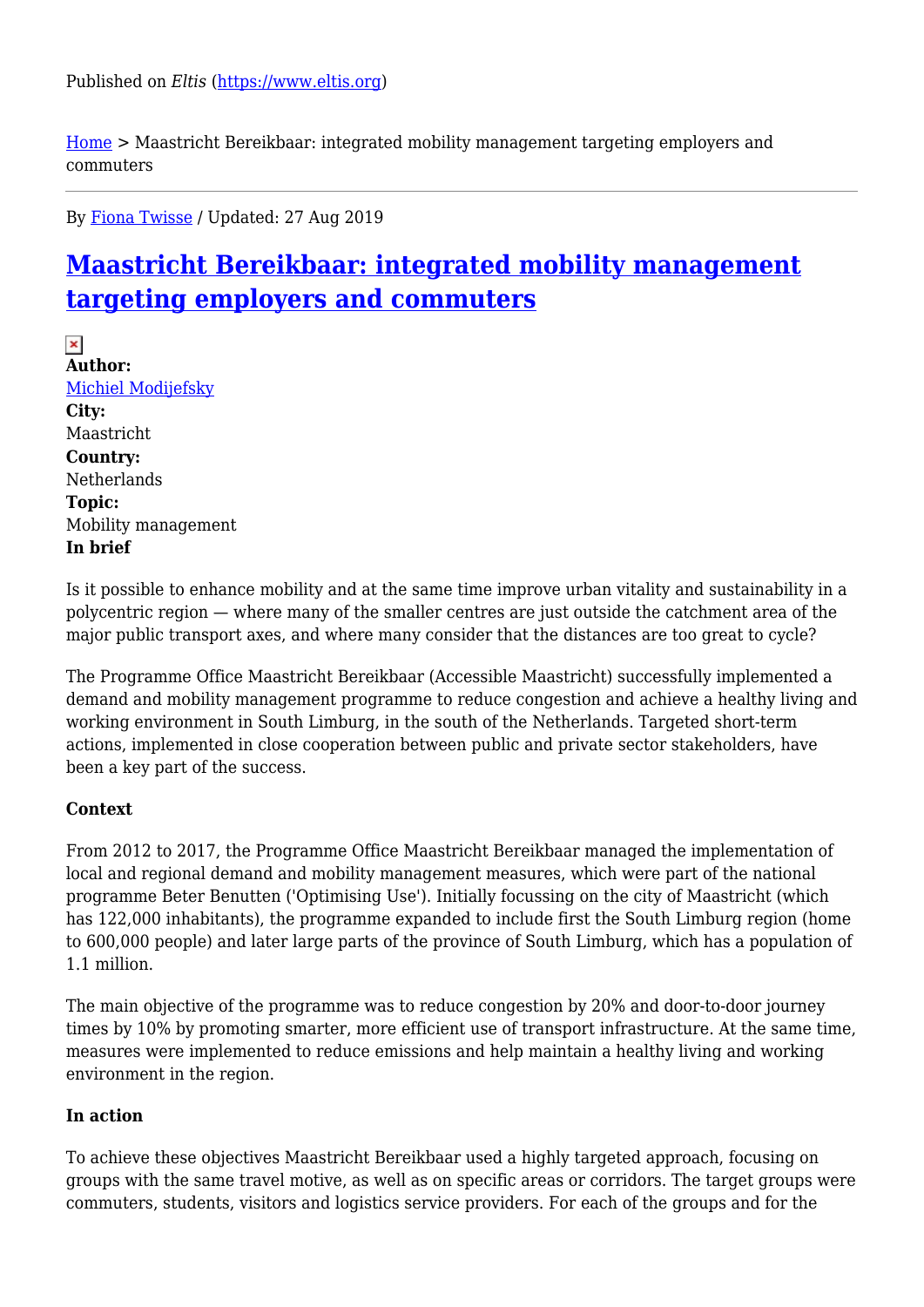various geographical areas, mobility patterns and travel behaviour were analysed in depth using a variety of sources (e.g. surveys, traffic counters, models, public transport smart card information). Based on the information obtained from this analysis, travellers were offered suitable alternatives to their usual means of transport or time of travel. Alternatives that were promoted included public transport, cycling, electric transport, car sharing, multimodal transport by the provision of all-in-one mobility passes, e-bikes/vehicles, as well as new park-and-ride facilities and urban freight consolidation centres. In addition, projects were carried out to promote off-peak travel and remote working.

Marketing and communication played a key role in promoting the uptake of measures and in stimulating structural changes in the travelling and working behaviour of commuters, visitors, students and lorry drivers. Maastricht Bereikbaar developed a ten-step plan to attract and guide travellers from their first trial experience, during which they could test travel alternatives, to support in acquiring e-bikes, mobility passes and other necessary enablers, and in adopting new travel behaviour (e.g. by the provision of route planning, travel information and incentive schemes). Marketing and communication tools were developed in consultation with behavioural scientists and included financial incentives, the introduction of game elements and an off-peak points saving system, in which commuters could earn points for every off-peak commute. These points could be traded for rewards, such as a donation to charity or, in cases where several employees of the same company were participating, a company outing.

In addition, Maastricht Bereikbaar has been 'branded' as the portal for information for everyone interested in mobility management and accessibility. It developed its own visual identity and functions as one clear, unambiguous and recognisable communication channel for all target groups.

Cooperation between local governments, employers and providers of mobility services has been crucial to the success of the programme. Representatives of these parties also make up the supervisory board that oversees the work of the programme office. In the implementation of actions to manage mobility and demand for travel there is a key role for businesses and other employers: during rush hours, the largest group of travellers is, of course, commuters.

An approach focusing on employers was adopted to target commuters more effectively and allow some of these commuters to travel less — or not at peak times, and not by car. So-called 'mobility brokers' were used to support and motivate companies to participate in the programme. Mobility brokers helped in the selection, elaboration and implementation of measures that were most suitable for particular companies, tailored to the specific situation of the area and the participating employees.

As a result of the employer-focused approach, a regional network of employers that have participated in the programme has emerged. Through the network, employers learn from each other at network meetings and work together in the field of smart and sustainable mobility. The mobility brokers also act as a link and mediator between the government and the network of companies.

The final pillar of the demand and mobility management programme of Maastricht Bereikbaar was to monitor and evaluate the programme. A comprehensive monitoring and evaluation scheme was set up. This allowed for an evidence-based assessment of the effectiveness of the measures. Information was gathered to assess the detailed steps of the intervention logic of different measures. This helped to create insights into why certain measures worked and why others proved to be less effective. As a result of continuous monitoring it was also possible to adjust measures and increase their effectiveness.

#### **Results**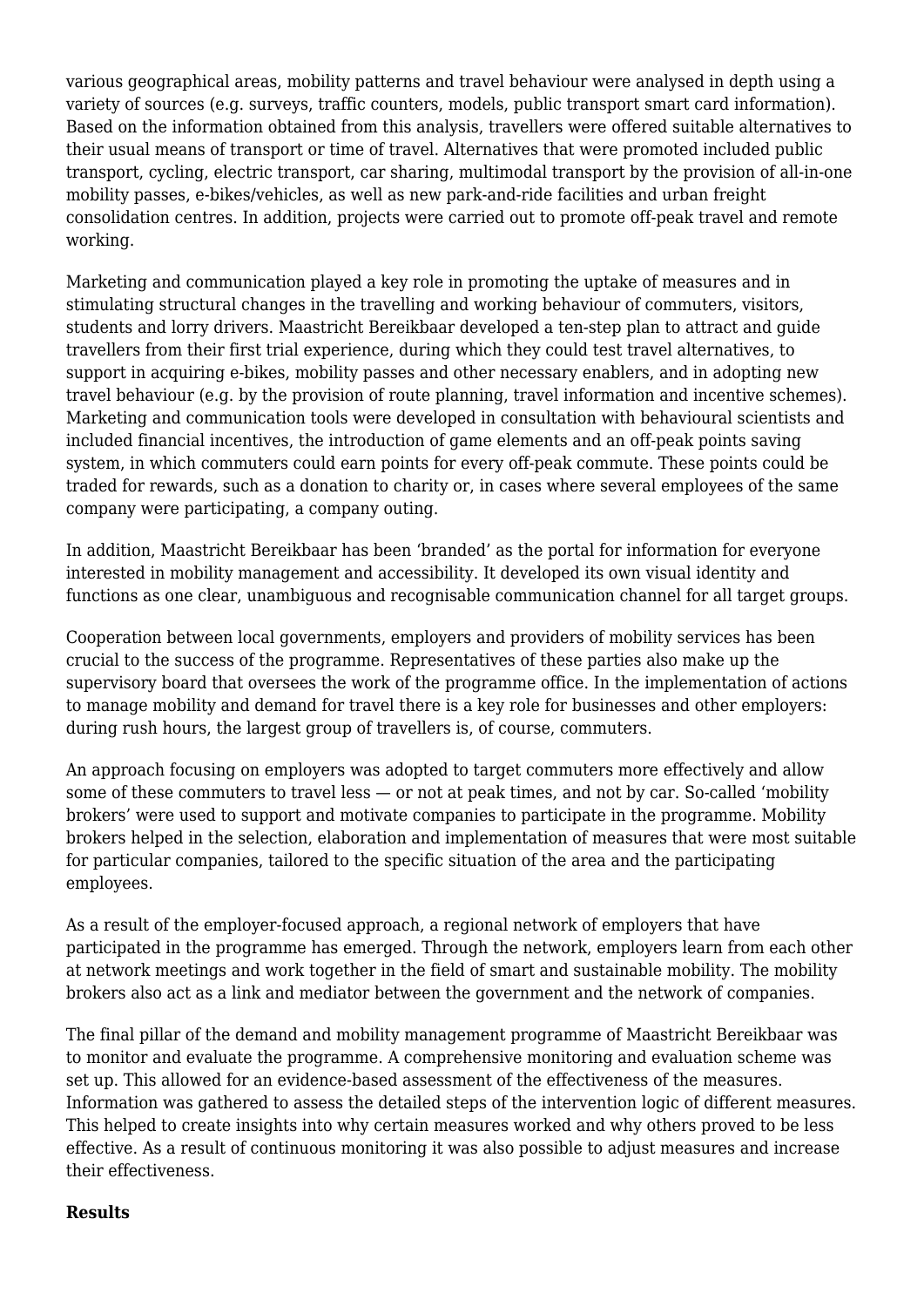$\blacktriangleright$ The programme successfully introduced a number of innovative measures to better manage mobility and reduce congestion, with a high participation from the private sector (from employers).

Between 2012 and 2014, some 2,000 commuters participated in one or more measures that aimed to influence their mobility patterns. On average, 50% of the participants witnessed a structural change in their behaviour and started to avoid taking the car during rush hour. By the end of 2014, 26 employers were participating in the programme, which resulted in a reduction of 1,350 car trips per day during the morning rush hour. In the five main corridors targeted by the programme the impact was even higher, with a reduction of 2,200 car trips in the morning rush hour per day. These changes resulted in a reduction of 650 tonnes of CO2 emissions.

By the end of 2017, 50 employers were participating in the programme, which represented a total of 42,000 employees. On average, 3,800 cars trips were avoided during the morning rush hour on a daily basis: the equivalent of a 12 km queue. A large part of these reductions was from commuters shifting from car use to cycling (i.e. bicycle or e-bike). Most of the overall impact (81%) resulted from the employer-focused approach, while 19% resulted from other measures, such as measures targeting urban logistics and visitors to events. In total, Maastricht Bereikbaar reduced CO2 emissions by five million tonnes, the equivalent of the yearly production of 600 households.

*Image source: ©* Jitchanamont*/ Shutterstock.com - no permission to re-use image(s) without separate licence from Shutterstock*

### **Challenges, opportunities and transferability**

Experiences from Maastricht Bereikbaar have yielded some important lessons for other local authorities that want to take action on demand and mobility management. These lessons include the following points:

1) There is added value in integrated management: the application of this to back office functions, marketing, communication, monitoring and evaluation all helped to increase the effectiveness of the measures, as their implementation could be better coordinated.

2) Adaptive design and implementation increases effectiveness: adjusting the design and implementation of actions based on the results of intermediate evaluations increased the impact and success of the programme. Continuous monitoring and evaluation are therefore very important.

3) Focus on both users and corridors: by identifying key corridors and focussing on specific users of these corridors, there can be a more focused approach in creating and targeting the measures.

4) An employer-focused approach is effective: the combination of products and services offered by Maastricht Bereikbaar and the changes in employers' policies were particularly effective and resulted in lasting changes in mobility behaviour after approximately three years.

5) Apply behavioural knowledge:

- This contributes to delivering better projects, more motivated participants, greater effectiveness and more structural impact: In projects in which behavioural principles have been applied, the reduction in rush hour traffic is almost twice as high per participant as in projects where this was not done.
- Of the behavioural principles applied, trials and the application of social influence stand out as being particularly successful: projects with trials yield almost twice as much in the way of a reduction in rush hour traffic per participant compared to other projects using other behavioural principles. In projects where social influence was used, the effect is 1.5 times as